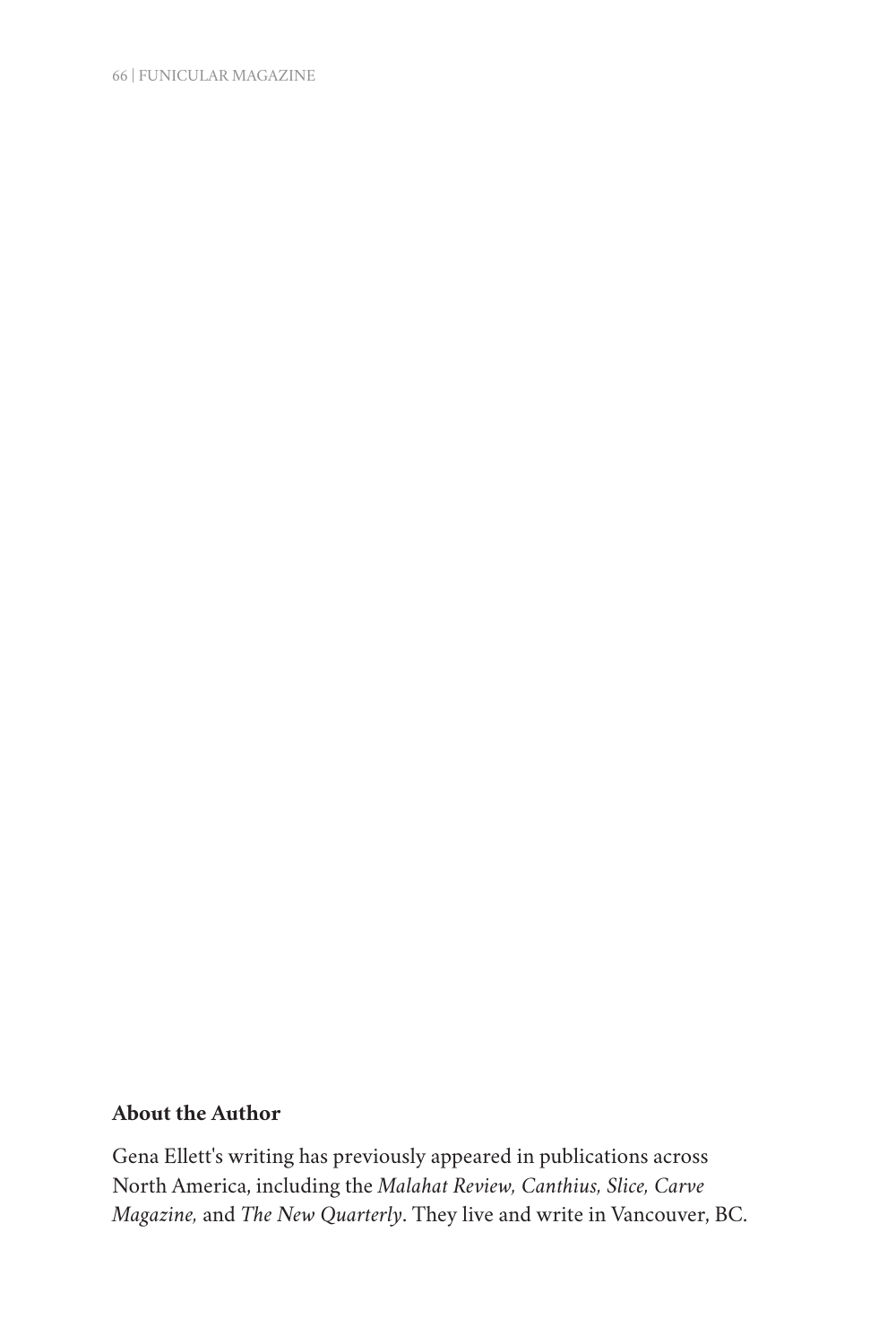中

# the men under the sea

gena ellett

ared tells me that it's springtime in Leeds, and that I should bring a pair of shorts to wear. The same time last year, Jared had left the hospital and walked three miles back to his flat on Turnstall road wearing nothing but a hospital gown, his bare ass visible the whole way. His toes were blue when he'd finally knocked on his own front door and politely asked his flatmate where the fuck he was. Electric shock will do that to you, he says. I wanted to ask him if that was a real thing, spring in Northern England.

I'd been in Paris for six months and had been stir crazy for four of them. I told everyone I was going to learn French but I couldn't have cared less about the language. There was a guy there who ended up being more boring than disappointing and in the end all I really got out of it was a pack a day habit. And then Jared appeared.

We met at a hostel in Montmartre that was steadily draining my money and my serotonin levels, but was constantly filtering in new travelers who all marveled at the length of time I'd been living there. I'd even purchased a little cactus that sat on the heater near my bed. It began steadily slouching to the side from the heat, as if to remind me that I wasn't prepared for the distance from the ocean or for the stubborn decay that Paris displayed from the veins of its metros to the peak of Sacré Coeur. I spent a lot of time up there, watching the panhandlers climb to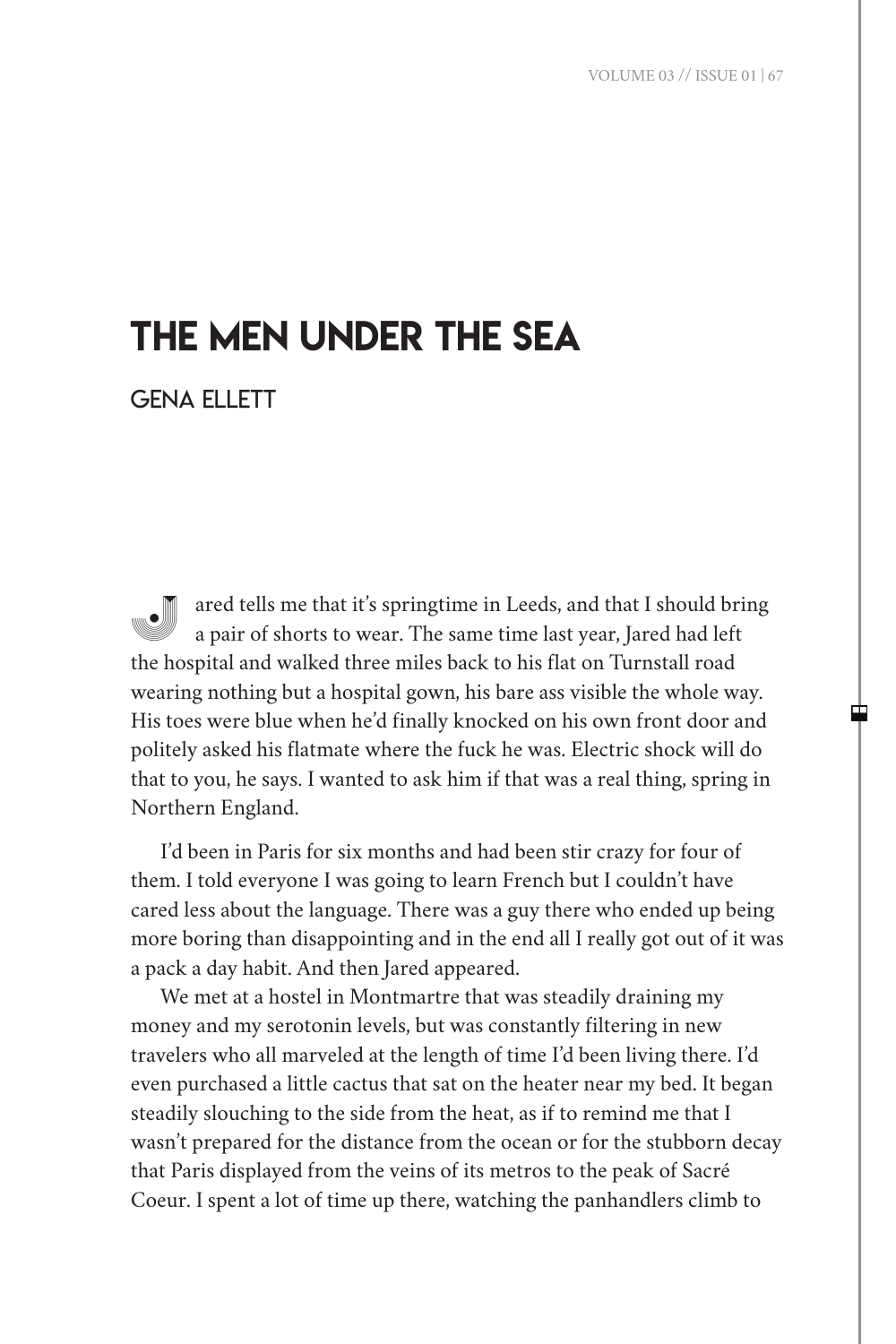terrifying heights to balance soccer balls on their heads or else I went inside and sat below Mary because she was the only kind eyed woman for miles and I don't think she minded that I never gave money for the candles I lit. Anyways, I was annoyed that what they said was true wherever you go, there you—and so when Jared arrived for a weekend trip with a friend, I'd just known from the minute he walked in and had immediately forgotten my name that he was going to be something for me.

A month later, he picks me up from the airport in Bradford. I wore shorts, as directed, and was met with a fog that immediately chilled me to the bone.

"My mom says I should ask if you like surprises," he says. He's driving stick, shifting between gears and my thigh.

"Why? What's the surprise?"

"I can't tell you. So you like them, then?"

At the stoplight he leans in and kisses me too deeply and too meaningfully, and I'm embarrassed. At the green light, I roll my window down and let the cold air in.

#### 囯

I hadn't spoken to my brother, Chris, in six months. Not more than a sentence or two, at least. Sometime in October he'd sent me the first message that started the silence. Over Skype, Hey sis, can you let me know when you have some time to talk? Maybe next Thursday?

 It's strange how much you can tell from a couple lines like that when they're from someone you know so inextricably well. Those lines scared the shit out of me. So I told him my Internet was down and he'd have to write me, instead, which I knew he'd hate. We were so different—Chris with his engineering pinky ring and bright faced optimism, me with my empty notebooks and anxiety. But we were both stubborn assholes. He wouldn't write and I wouldn't talk. Well, he'd written something. What kind of idiot leaves Paris for Northern England?

ш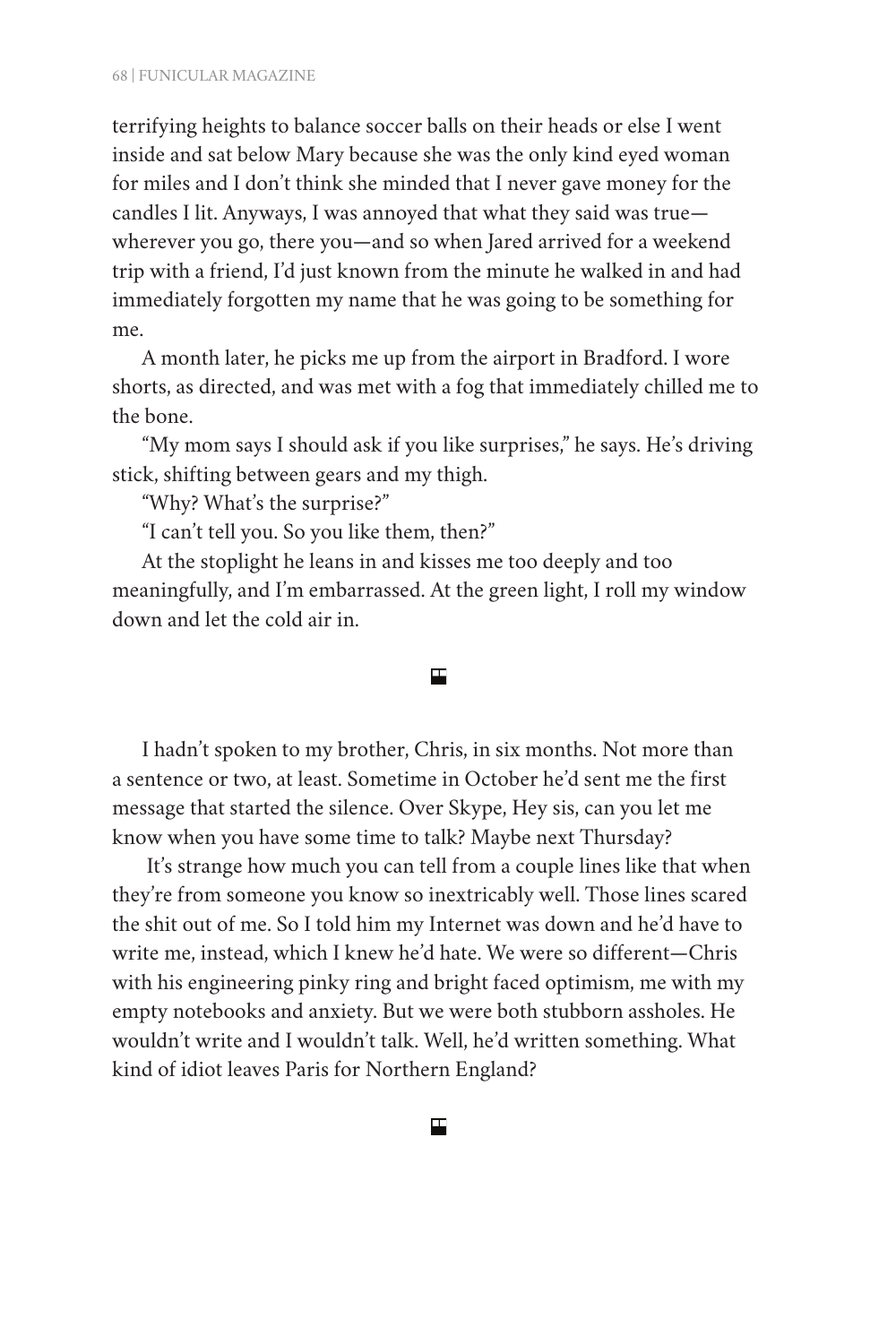中

The day after I arrive in Leeds, Jared takes me on a trip up to Edinburgh where a friend of his just moved with his wife and baby. We listen to Ragga Jungle CDs that he's burned just for the occasion and I ask him questions about sheep and we stop for dark and flat beer at pubs with names like The Pig and Whistle and The Dirty Habit. He pays for my food without asking and rolls me cigarettes at the table. It never occurred to me that he might be nervous at having a near stranger come to live with him. At some point, night falls. We keep driving. I'd worn a polka dot dress to keep up the appearances of the tidy Canadian girlfriend and he's delighted at the ease of this—he runs his hand up my thigh between shifting gears and I massage his neck with my right hand. Eventually, we pull off into a graveyard.

"That one over there," he points to a weathered angel in the distance, visible only partially in faraway headlights, "she must be older than your country."

He opens his door and comes around and I climb out and let him sit down on the passenger side, then I swing my leg over his lap and sit facing him. He grips for me, fingers pressing and pulling into my thighs and ass. I reach down and unbuckle him and ask whether he has a condom.

"No," he mumbles into my mouth. He smiles a stoned smile.

No headlights passed for a long time. The windows fog and when my bare shoulder presses against the glass it's like brushing against the inside of a tent. He says What now? I say Come inside me.

We had created our own atmosphere with the warmth of our breath and the desperation of our limbs. But what kind of photosynthesis could happen there? I wanted to laugh. It was just us in the dark.

## 円

We fall into an easy pattern. We sleep all day on the weekends. During the week, Jared wakes up at five am to work at a call center, and I sleep until he comes home. We take turns making each other food and sometimes he runs the water for my baths. The heat's never on and so I walk around trailing blankets along the floor, teasing the cats with stray pieces of wool. We have loud sex before his flatmates return from work and then we watch documentaries about the horrors of the world until it's nighttime again. We curl against each other under the blankets until I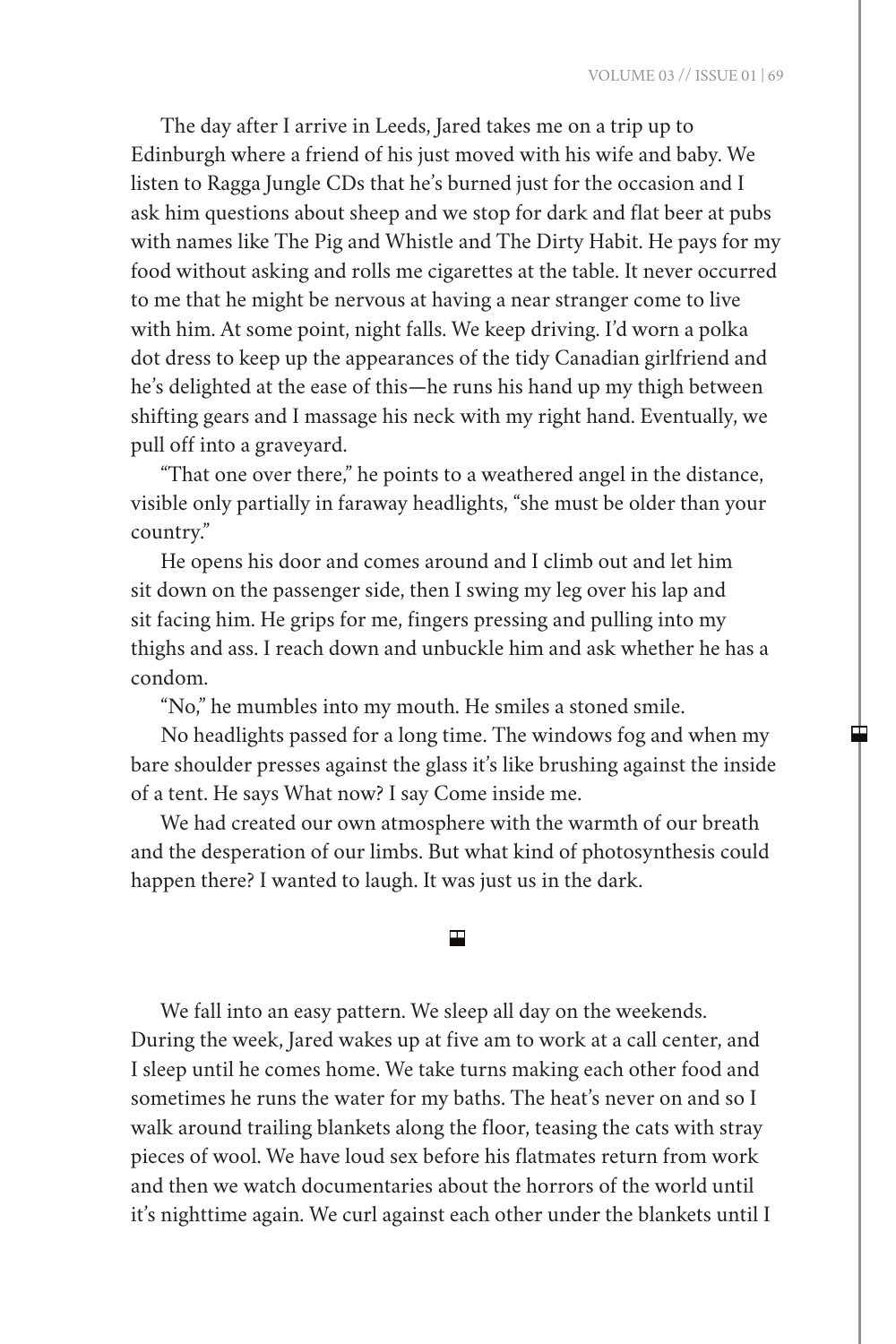hear him start to snore. Then I roll onto my stomach and think about the unexplored parts of the deep sea or about white people becoming gurus in India or about my sugar intake. Horrors. I wait for morning.

I still haven't found a time to call Chris.

I put it on my to-do list every morning, only to forget.

We grew up on a rocky west coast beach that was, for so many years, heaven. We'd pry mussels off the bottom of the dock and smash them open with rocks and fish out the hearts to use as bait. The heart of a mussel is tiny and black. If you wipe the yellow foamy guts away from it and manage to string just the heart onto your hook, you've got a catch, no question. I'm not sure who told us that that was the heart, or if it even is. Maybe we were just too young to grasp the names of other organs. Maybe the heart is easy. But where was its liver, its pancreas, its brain?

When we were little, we had this game called Don't you Dare. Whenever the fish stopped biting or we got bored, we'd get this little fabric Frisbee that we'd sent away for off the side of a cereal box. It was bright yellow and weighted down around the edges so that when it hit the water, it sank. We'd take turns throwing it with our skinny arms and then diving to find it caught between the rocks and seaweed. The catch was you weren't supposed to come up until you found it—don't you dare come back without it—perish first, give up later.

After two months in Leeds, I woke up to my phone buzzing with a message from Chris. It said Okay, you won, you held out longest. I'll write. But that was the end of the message.

## 囯

Jared says when he told his mom about the ECT, she didn't try to dissuade him.

We're sitting in his kitchen drinking tea. The room is large and untidy. The floors are a worn stone, the counters a sturdy wood, the ceilings are high enough to brag about. But of the four people that share the house, none are bothered with mess, and so every spare inch is covered with dishes that the cats spend lazy days licking. He speaks so softly as he continues, that sometimes I'm not sure whether he's speaking to me or the four cats that rule the house: Samwise, Rat, Congee, and Spike.

"The doctor just sat me down, said here's your options, and I sat on it for oh, maybe a week, and then decided."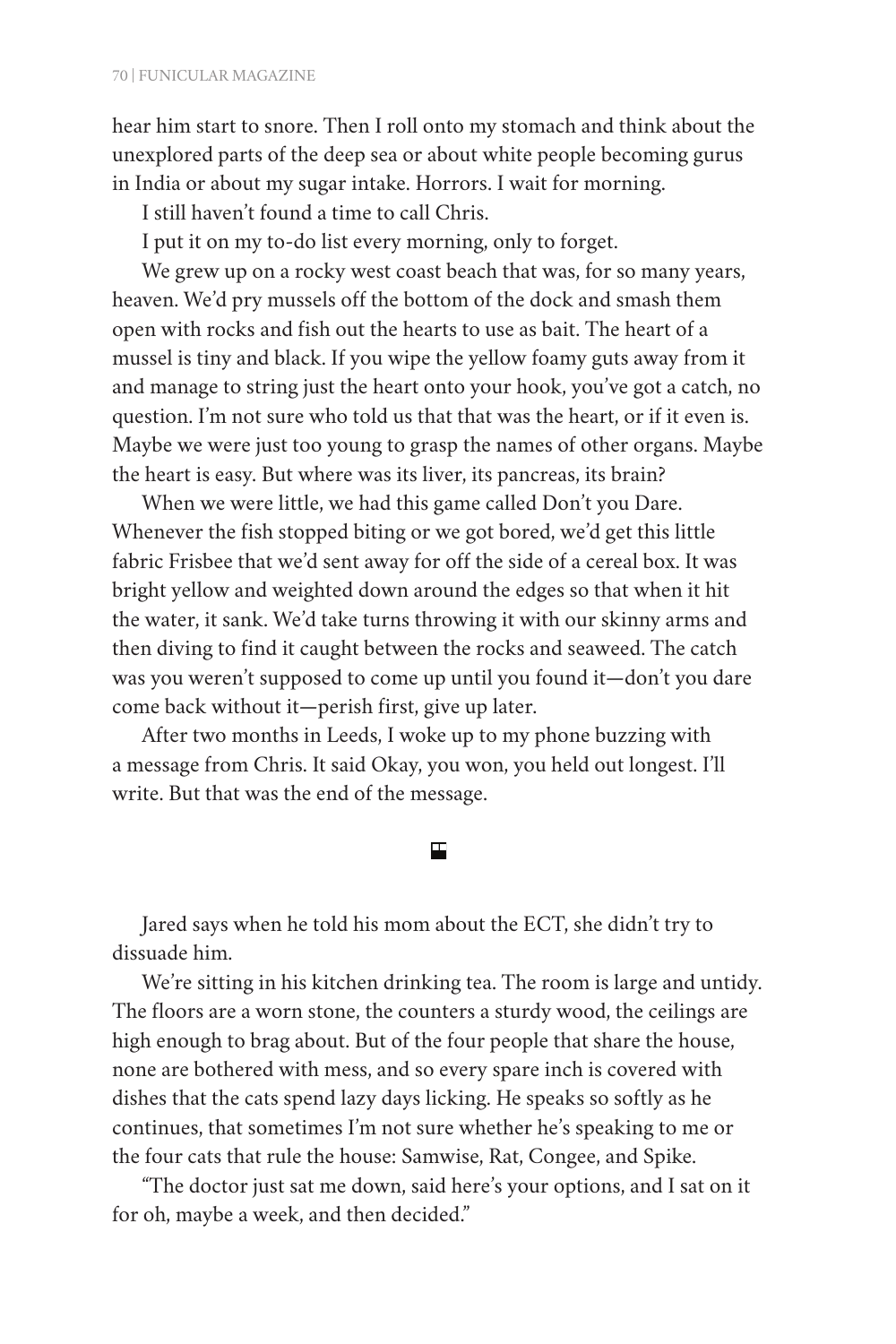"Just the words electric shock would have sent me running," I say, and I immediately want to eat my words.

"They don't call it that anymore," he bends down and playfully nudges one of the cats out of a frying pan that's somehow ended up on the floor.

"Are you better now?" I stroke Spike with my toes.

"Loads. It's quite funny, in hindsight." But he doesn't elaborate, instead bending to pick up the frying pan,

Spike bites my big toe. I wince and draw it away. I should have anticipated that, Spike being the most feral of the bunch, and I scold myself for not expecting it.

#### 円

I always won Don't You Dare, which didn't make much sense. Not only was Chris fourteen-years-old to my eight, he was athletic and competitive. I was scrawny and my lungs were probably half the size of his and I quit playing sports when kids started really playing to win—I just couldn't get my head around that.

The only reason for winning that I can think of is that I was terrified down there and couldn't wait to be back above water. The temperature seemed to drop ten degrees after the first couple meters. The rocks I'd seen millions of times when the tide was low became menacing and the seaweed grew thicker by the second. When you're at the bottom of the sea, the world just gets further and further away until all that's left is your pulse. The reminder of blood and something beating out your time.

Jared wakes me up on a Sunday morning. He says the car's packed and he has a surprise.

囯

Somewhere on my listless travels I'd passed through Liverpool, and so I recognize it when we arrive. He drives us out to Crosby beach and parks along a stretch of sidewalk. Because it's Sunday and springtime, everyone is out with their dogs and children. The wind is so strong and cold that I'm reminded of being a kid again, of forgetting my coat on a fieldtrip to Tofino and being faced with the reality of being cold and unprepared.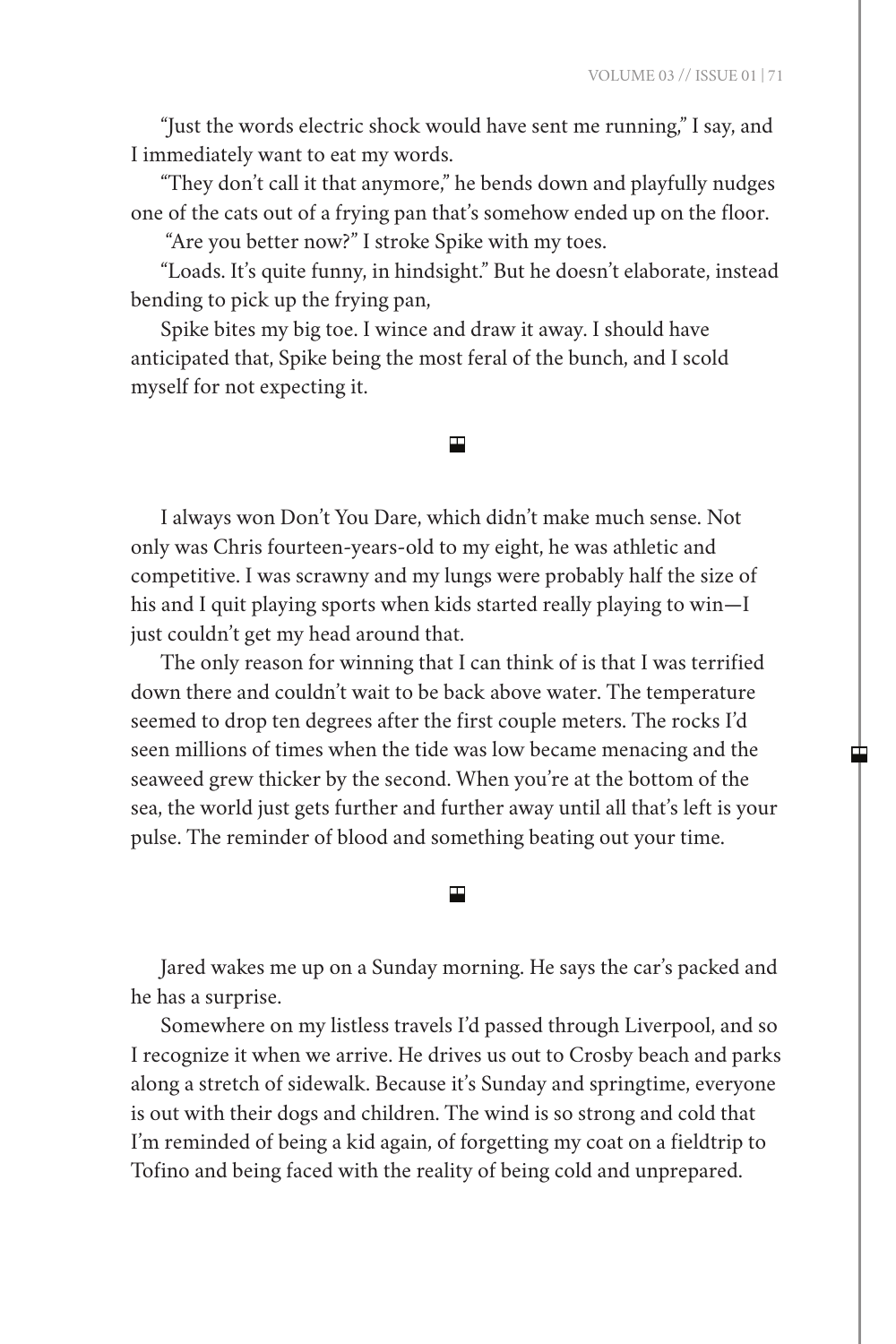Jared opens his trunk and carefully changes from his sneakers into rubber boots. He puts his jacket over my shoulders, and then we walk down towards the beach. I don't notice the statues until we're standing on the forever surface of the sand.

The men at Crosby beach are spaced out over two miles. They're made of iron. They stand with their arms at their sides and their legs shoulder width apart. They all face the sea. Some stand tall, peering out, their unobtrusive penises angering or delighting the locals. Some figures are sunken down to their waist. No legs, no dick, fingers touching down into the sand. Jared says the artist, Antony Gormley, made the 100 men in his own reflection.

"I guess that's what we all want, hey," but the wind takes my words.

"One hundred yous, under the sea at Liverpool," Jared sings as he points his camera at me and snaps. "Do you like the surprise?"

"Yes," I say, but he can't hear me again.

We walk separately among the men. I touch a statue, and the skin of it feels like an anchor. It's weather worn, and I try not to imagine it under feet of water at night. I try not to imagine all of the things that glide past it and slither through its parted legs. Even a legacy made of iron must wear away with the weight of things.

I stay until Jared is ready to go, and then I walk several paces ahead of him to the car. We crank the heat and I turn the music high enough and he drives fast enough that we have nothing to think about for long the drive home.

## 囯

That night we peel off our damp clothes and fall into each other just long enough to exhaust ourselves into sleep.

I wake up at midnight to Jared's arm, heavy across my chest, and his snoring in my ear. I check my phone and see that Chris has sent me something. I don't open the e-mail but the subject reads What's in the News. I turn my phone off and put my head back against the pillow.

The air is humid from the plants and it is darker tonight than it's been for a long time.

When our Dad got sick, he kept it from us until that wasn't an option anymore. And once everyone knew, I saw it, the shift. They looked from him to us, us to him. Tried to trace the reflection.